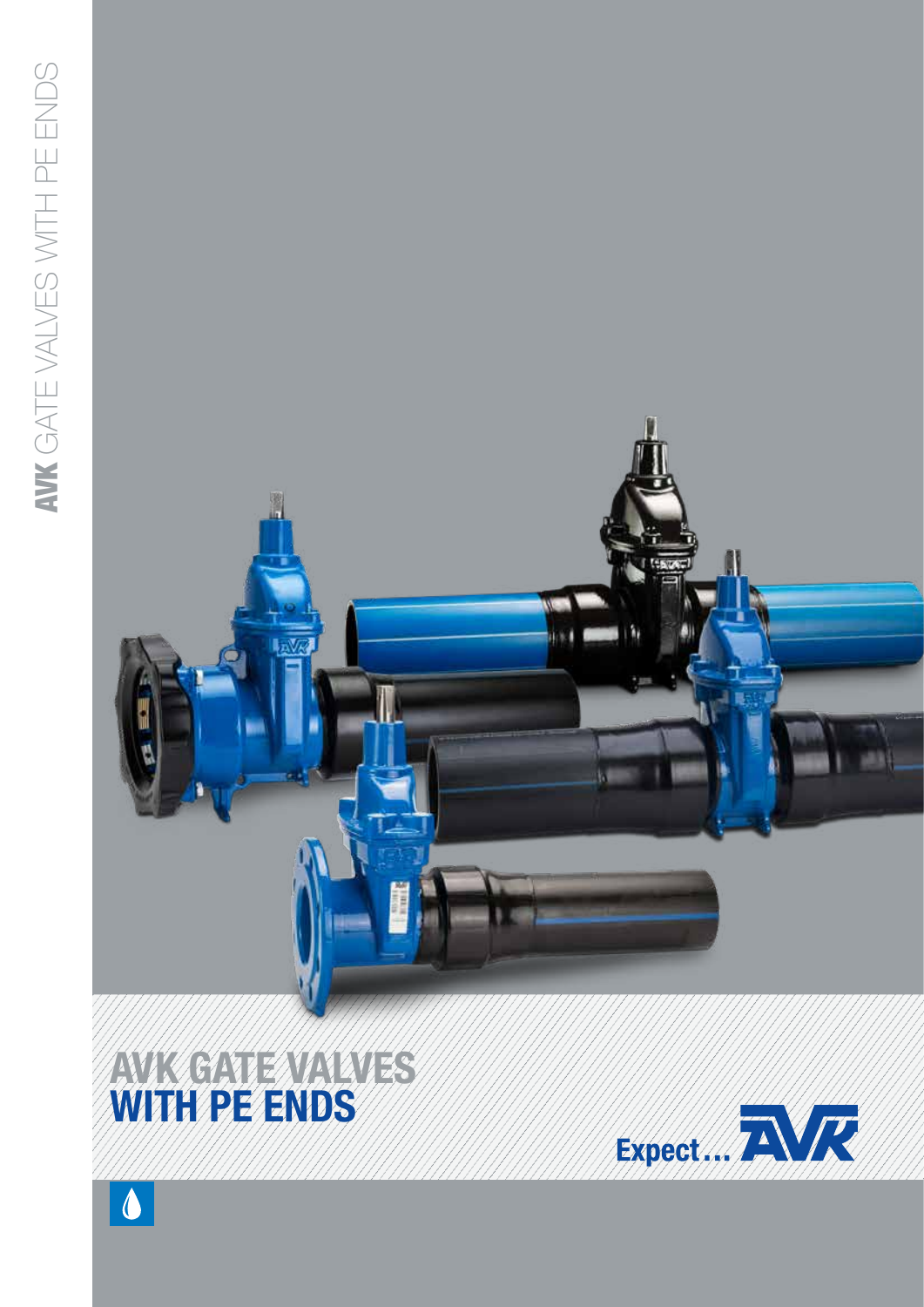# A FULLY WELDED PE PIPE SYSTEM

A fully welded PE pipe system offers a lot of benefits such as reduced risk of leakage, ease of installation and a high durability. With AVK's comprehensive range of gate valves with PE pipe ends you can design a fully welded PE pipe system up to 630 mm.

### Get the full advantage

The advantages of using PE pipes are many and so are those of using valves with pre-mounted PE pipe ends as part of your PE pipe system. Most importantly, the valves with PE pipe ends will be an integrated part of the PE pipe system. There will be no couplings with the risk of leaks, the joints will be as strong as the pipe itself, and no bolts can come loose and leaks if the ground settles around the valve.

When using the same PE material for both valves and pipes, the same welding parameters can be used for all joints and costly mistakes during installation can thereby be avoided.

Our valve design allows us to mount standard PE pipes on the valves. When using AVK valves, you can therefore obtain a pipe approval that covers the entire PE network including valves. The extra-long pipe ends even leave room for an additional weld, if needed.

# Strong valve/pipe connection

In our production process a piece of standard PE pipe is pressed directly onto the grooved valve end, and the grooves combined with a sleeve around the valve/pipe connection ensure that the PE pipe material is firmly secured and that the connection remains tight and tensile during the entire service life of the pipeline. The connection is sealed with a shrink hose to provide corrosion protection.

#### Renowned AVK valve design

The valve/pipe connection is as strong as the pipe itself. Standard PE pipes are used enabling full integration in the PE network.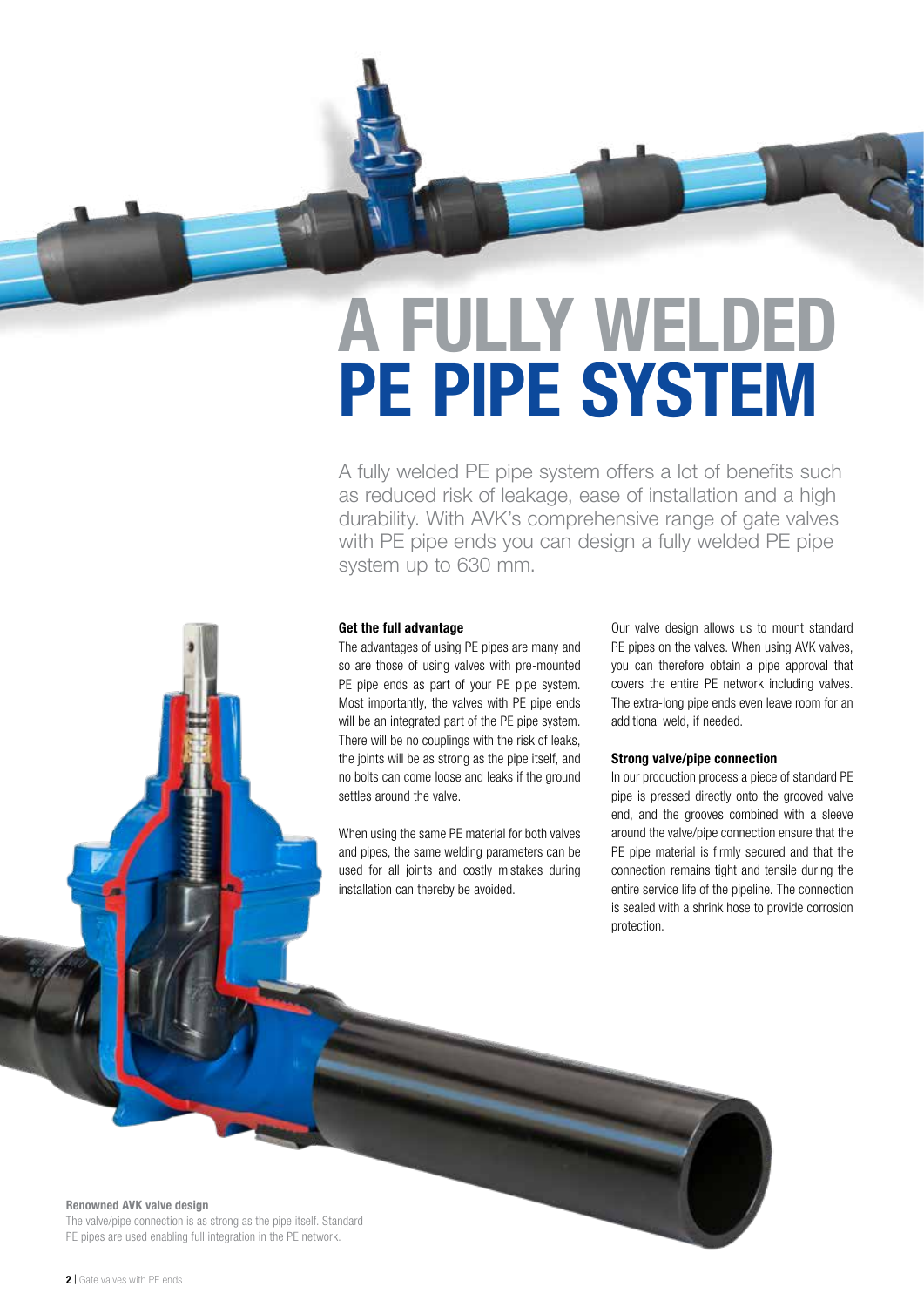AVK valves comply to the highest standards and hold worldwide drinking water approvals for coating, rubber and brass materials, and for the valve itself.

# AVK gate valve features

- Fixed, integral wedge nut prevents corrosion caused by vibration
- Wedge and body guide rails ensure stable operation
- AVK's wedge rubber has an excellent ability to regain its shape
- AVK's wedge rubber features an excellent bonding, minimum formation of biofilm and high resistance to water treatment chemicals
- Wedge shoes protect rubber against wear
- Large stem hole in the wedge prevents stagnant water
- Rolled threads increase the stem's strength
- Anti-blowout stem design
- Wedge stop protects seals and coating
- Triple safety stem sealing
- Thrust collar provides fixation of the stem and low free running torques
- Bonnet gasket is fixed in recess and encircles bonnet bolts to prevent blow-out
- Countersunk bonnet bolts sealed with hot melt to protect against corrosion
- Full bore ensures low head loss and enables use of pipe cleaning devices
- Low operating torques ensure easy operation
- Fusion bonded epoxy coating in compliance with DIN 3476 part 1 and EN 14901, GSK approved. Optionally available with external PUR coating (Premium 100 valves).



PE pipes are flexible and follow the terrain, so there is no need to level the soil in the trench.



Easy handling and installation PE pipes are easy to handle and transport, and welding can be done above ground.